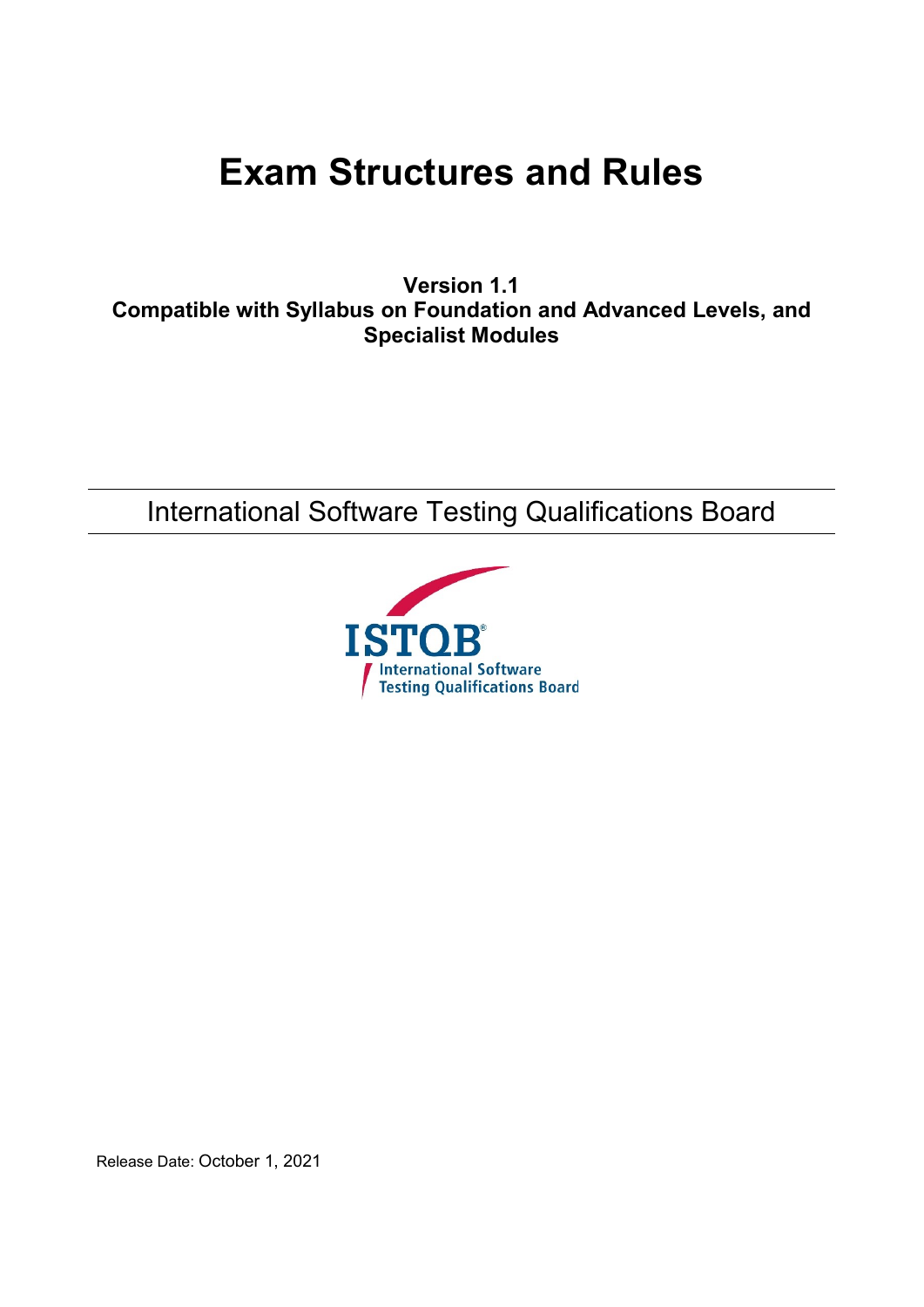

# <span id="page-1-0"></span>**Legal**

#### <span id="page-1-1"></span>Copyright Notice

Copyright Notice © International Software Testing Qualifications Board (hereinafter called ISTQB® ).

ISTQB® is a registered trademark of the International Software Testing Qualifications Board.

Copyright © 2021, Exam WG.

All rights reserved.

The authors hereby transfer the copyright to the ISTQB® . The authors (as current copyright holders) and ISTQB® (as the future copyright holder) have agreed to the following conditions of use:

Extracts, for non-commercial use, from this document may be copied if the source is acknowledged.

Any Accredited Training Provider may use this document as the basis for a training course if the authors and the ISTQB<sup>®</sup> are acknowledged as the source and copyright owners of the document and provided that any advertisement of such a training course may mention the document only after official Accreditation of the training materials has been received from an ISTQB®-recognized Member Board.

Any individual or group of individuals may use this document as the basis for articles and books, if the authors and the ISTQB® are acknowledged as the source and copyright owners of the syllabus.

Any other use of this document is prohibited without first obtaining the approval in writing of the ISTQB® .

Any ISTQB<sup>®</sup>-recognized Member Board may translate this document provided they reproduce the abovementioned Copyright Notice in the translated version of the document.

#### <span id="page-1-2"></span>Document Responsibility

General responsibility for this document is under the ISTQB® Exam Working Group.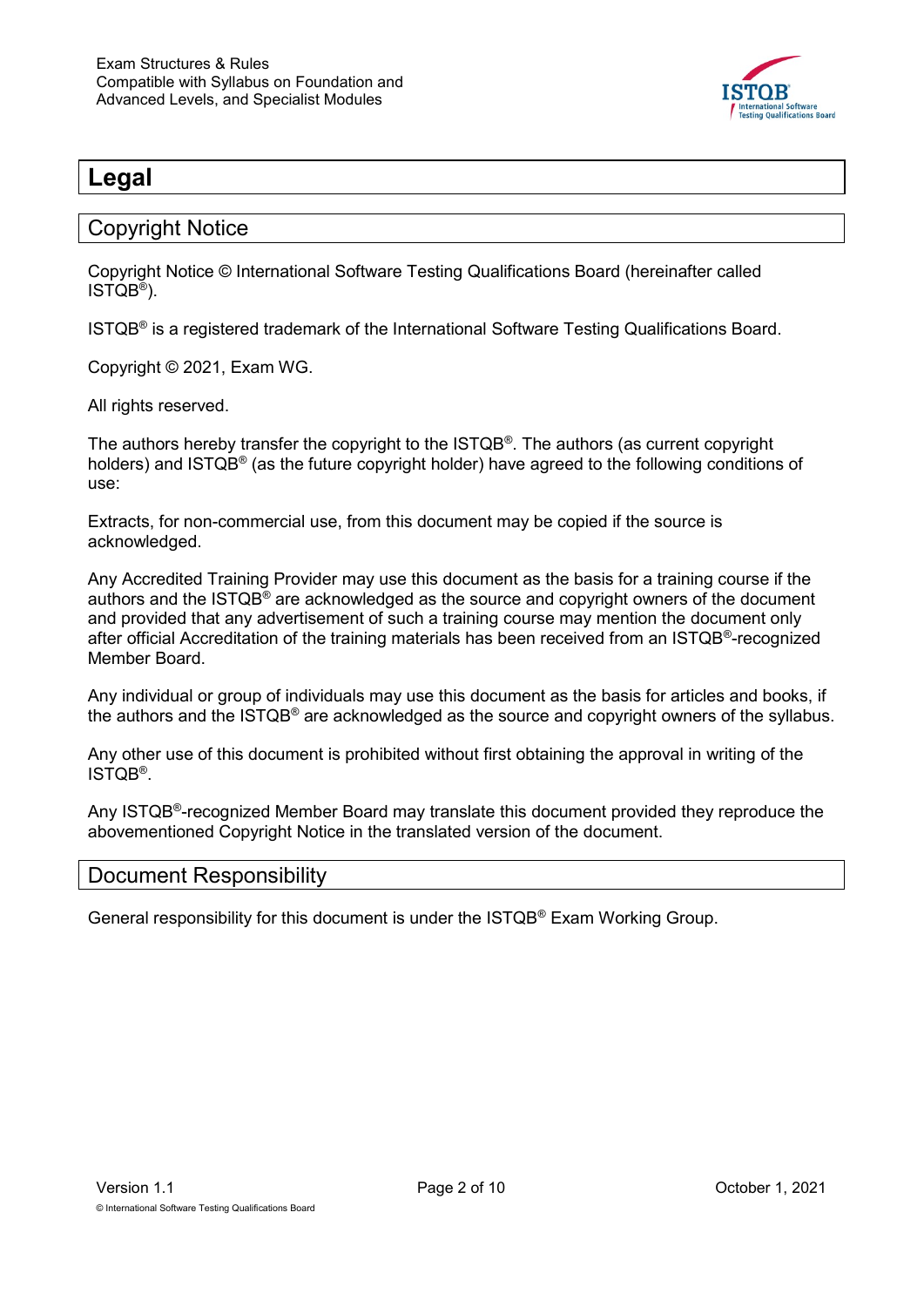

# <span id="page-2-0"></span>**Revision History**

| <b>Version</b> | <b>Date</b>     | <b>Remarks</b>                                                    |
|----------------|-----------------|-------------------------------------------------------------------|
| 1.1            | October 1, 2021 | Adding text for Specialist modules (after levels for Specialist   |
|                |                 | has been removed)                                                 |
| 1.0            | April 15, 2021  | Collecting all previous S&R documents for individual syllabi into |
|                |                 | one document                                                      |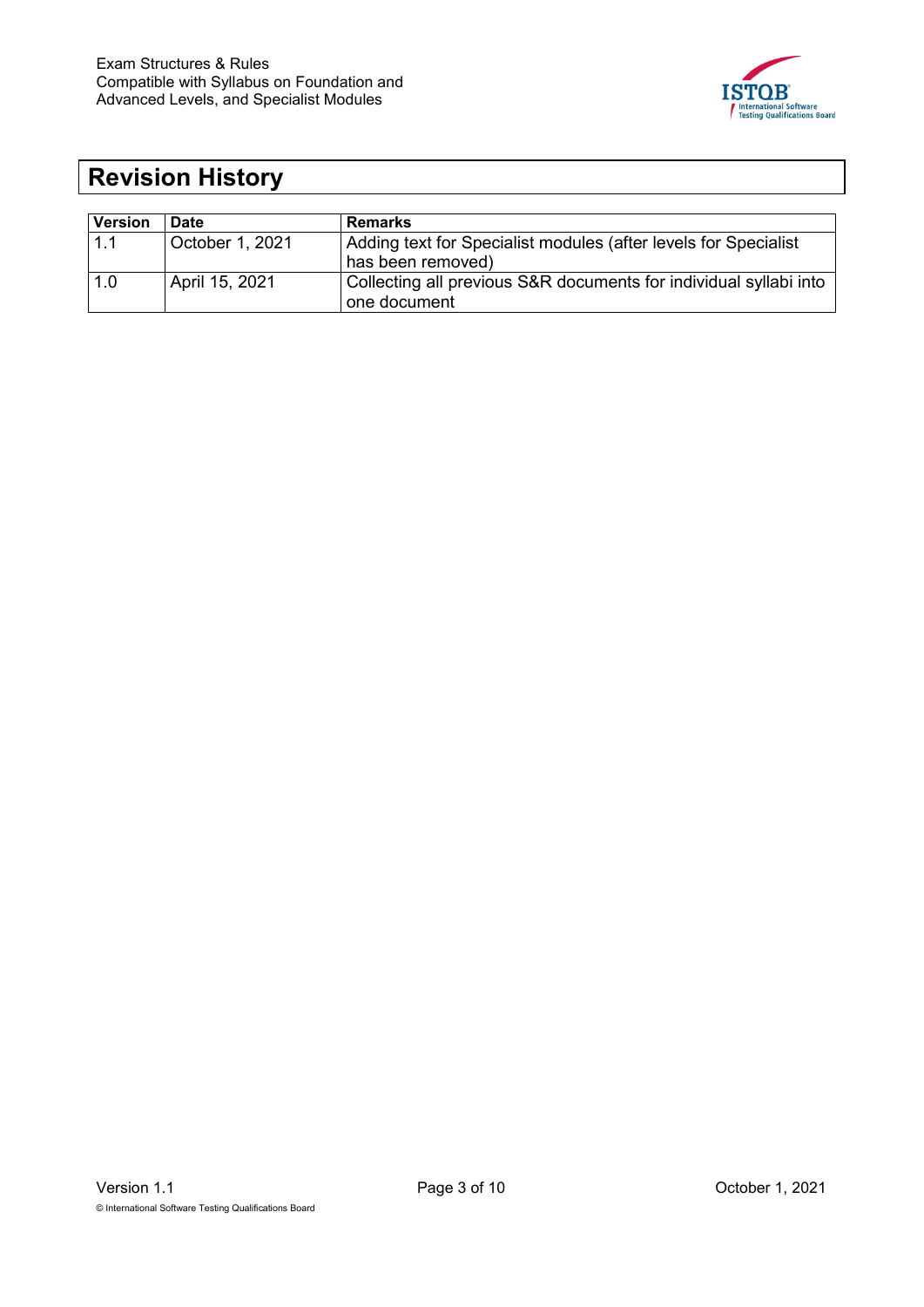

# <span id="page-3-0"></span>**Table of Contents**

| Legal.         |  |
|----------------|--|
|                |  |
|                |  |
|                |  |
|                |  |
|                |  |
|                |  |
| 1.2.           |  |
|                |  |
| 2.             |  |
| 3.             |  |
| $\overline{4}$ |  |
|                |  |
|                |  |
|                |  |
| 5.1.           |  |
| 5.2.           |  |
| 5.3.           |  |
| 5.4.           |  |
| 6.             |  |
| 6.1.           |  |
| 6.2.           |  |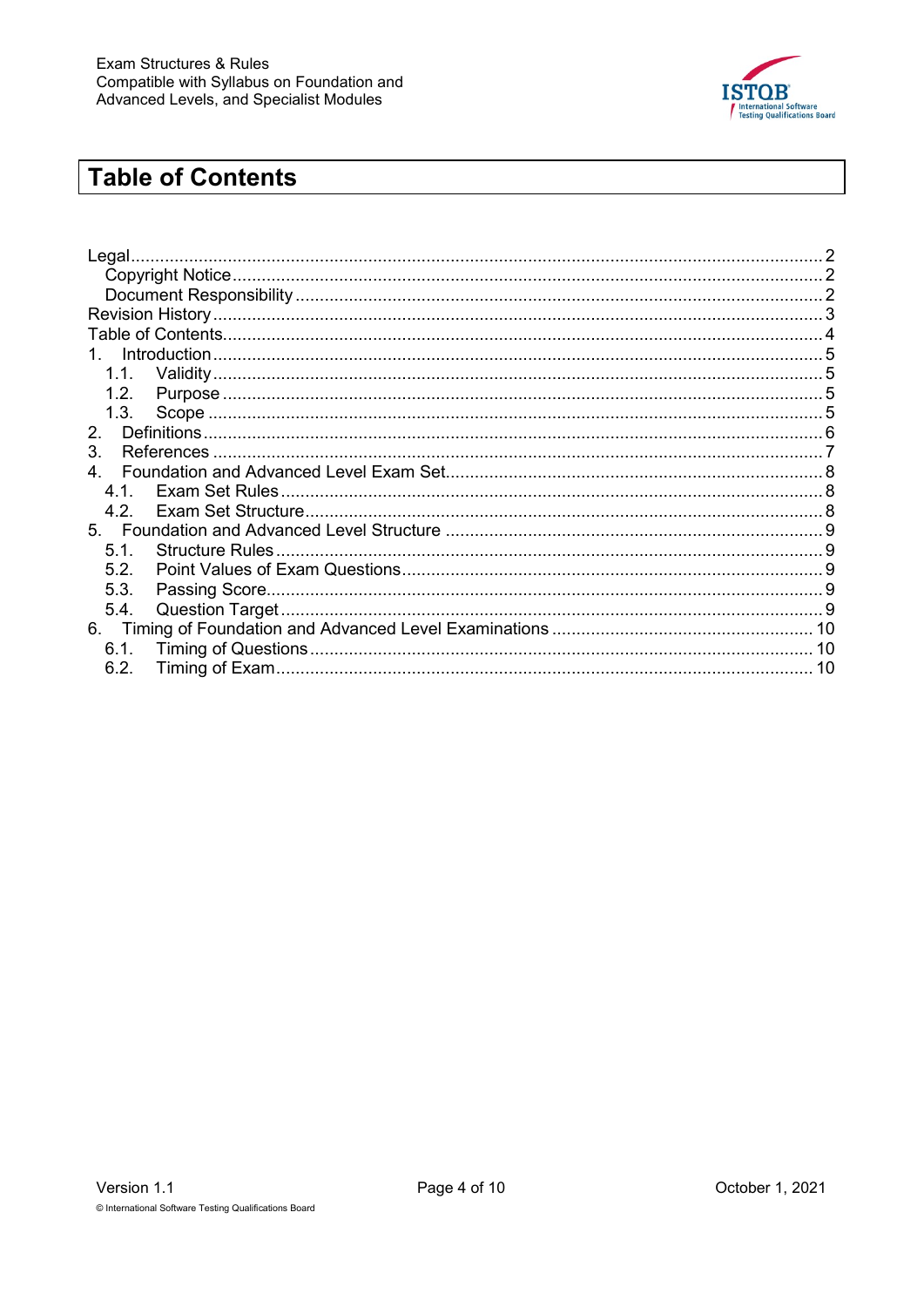

### <span id="page-4-0"></span>1. Introduction

#### <span id="page-4-1"></span>1.1. Validity

All live and sample Foundation and Advanced Level, and Specialist Module Exam sets shall comply with the structure and rules in this document, regardless of language and media.

#### <span id="page-4-2"></span>1.2. Purpose

This document shall serve as a common guide for the structure and contents of all ISTQB® Exam sets on Foundation and Advanced Levels, and Specialist Modules. It covers the generic rules for Exam questions and for the structure of the Exam sets.

#### **Main consumers of this Document**

- Examination Director of a Member Board, or similar role with an Exam Provider, who is accountable for the generation / creation of an Exam set
- Training Providers who are using this as a tool to prepare future Exam takers for an Exam
- Future Exam takers who are preparing for an Exam

<span id="page-4-3"></span>

| 1.3. | Scope |  |
|------|-------|--|
|      |       |  |

This document contains the structure and rules for the Exam sets related to the  $ISTQB^{\circledcirc}$ Foundation and Advanced Level, and Specialist Module syllabi.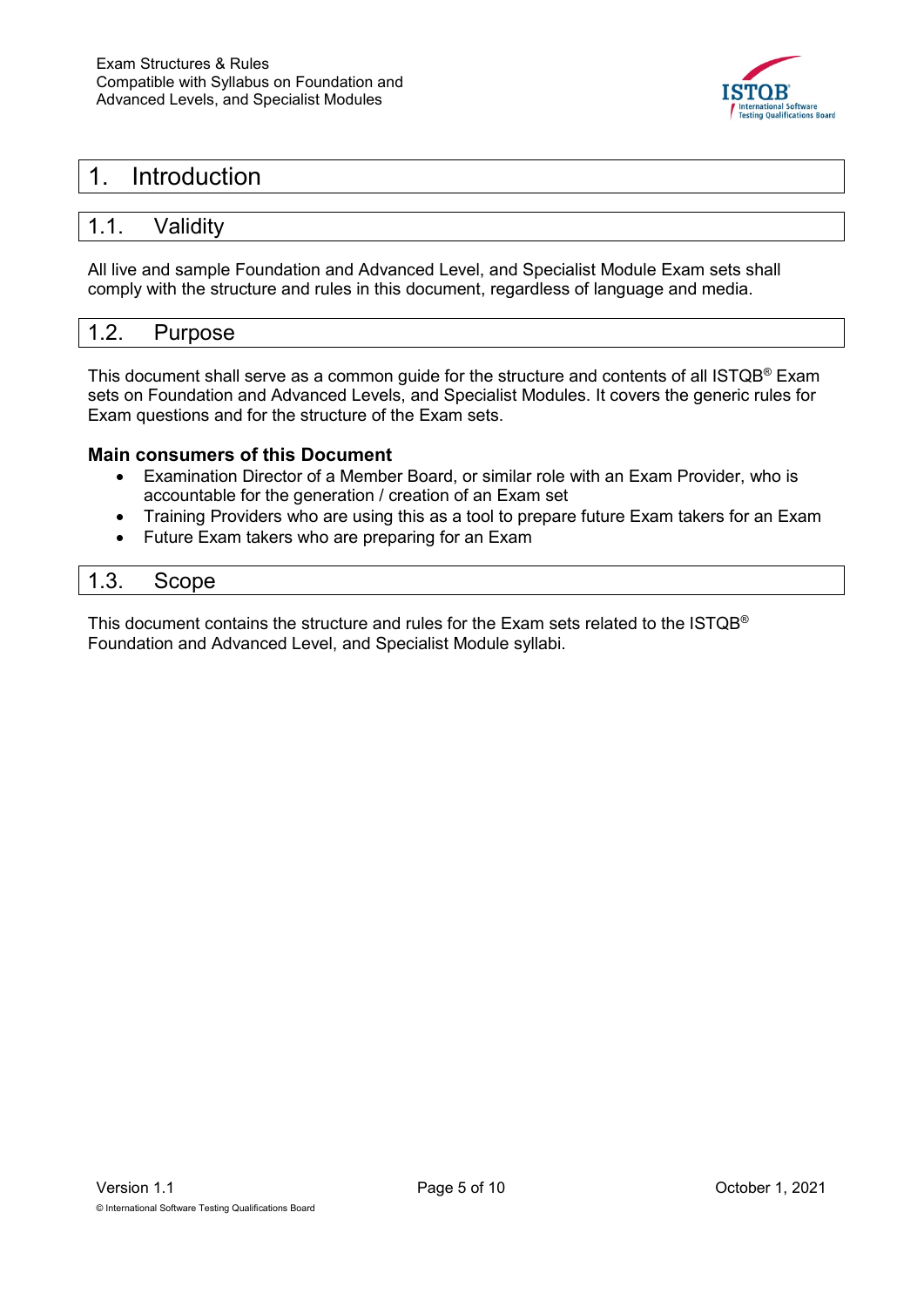

### <span id="page-5-0"></span>2. Definitions

- 2.1.1. Exam question: A question in the form of a multiple-choice question
- 2.1.2. Exam set: Collection of E*xam* questions
- 2.1.3. LO (Learning Objective): Abbreviation for *Learning Objective.* Learning objectives describe the gain on cognitive competence to be achieved in relation to a given content
- 2.1.4. MC: Multiple-Choice is a form of assessment in which respondents are asked to select the best possible answer (or answers) according to the relevant syllabus (or Glossary for keywords) and body of knowledge if exists from the options in a list
- 2.1.5. Pass rate: The amount of point needed to pass an Exam Selectable Learning Objective: In some cases, an Exam set may contain a question targeting one LO from a group of LOs. In that case, there may be variations among Exam sets as regards to which LO is the target of the question in a particular Exam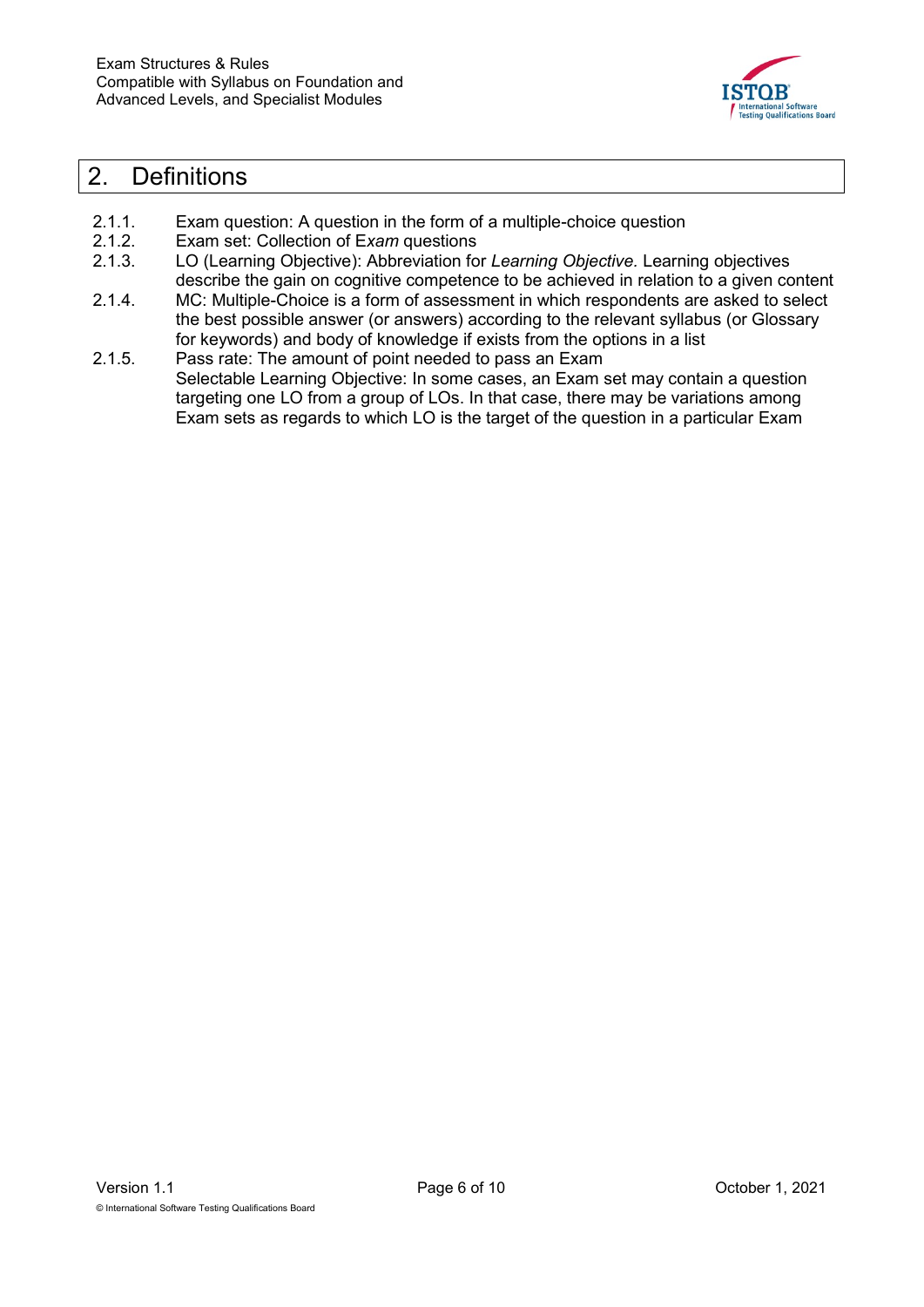

# <span id="page-6-0"></span>3. References

[EST] Exam Structure Tables *An appendix file to this document*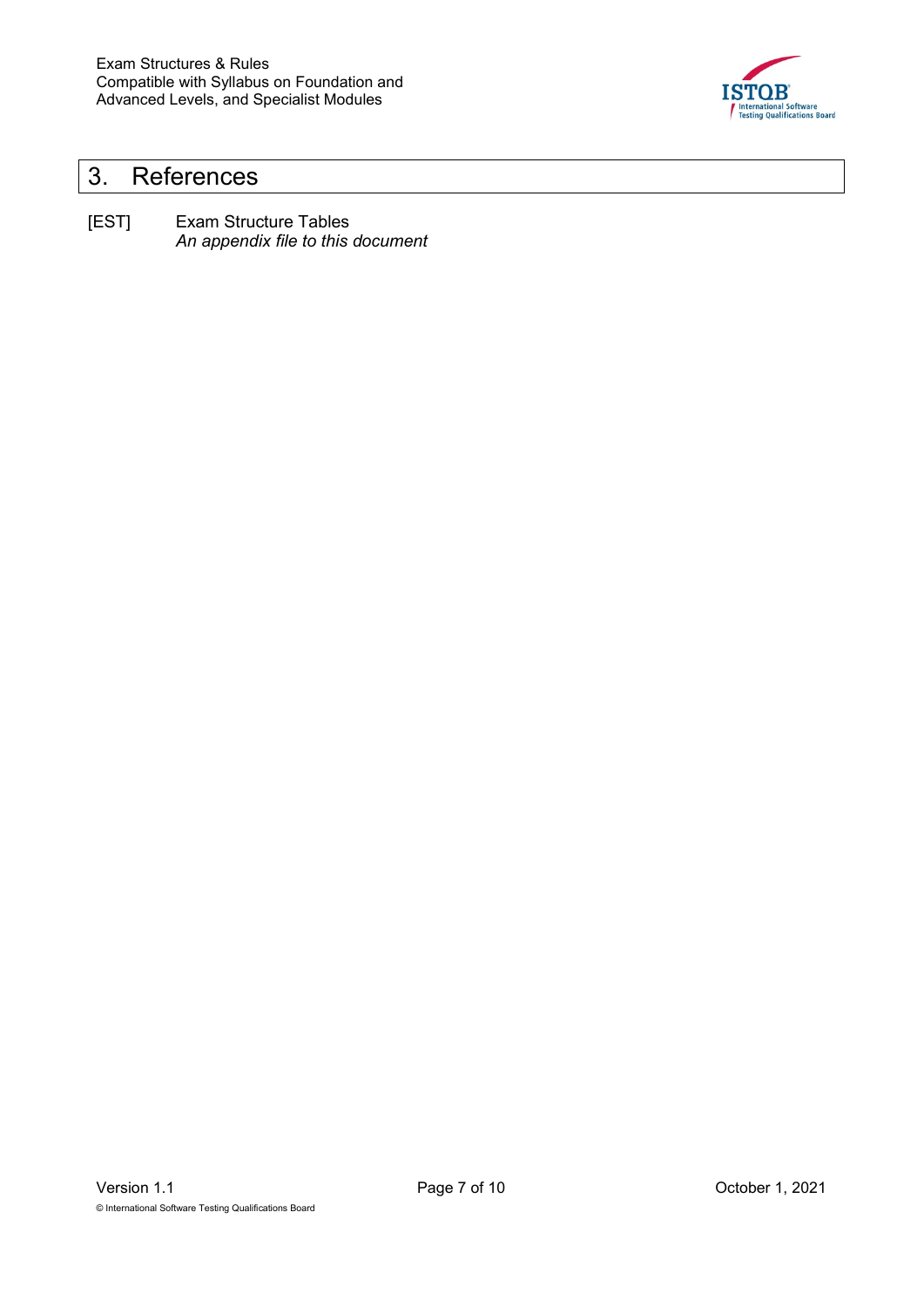

## <span id="page-7-0"></span>4. Foundation and Advanced Level, and Specialist Module Exam Set

#### <span id="page-7-1"></span>4.1. Exam Set Rules

- 4.1.1. The Exam sets shall be based on the syllabus of the certificate scheme. Answers to Exam set questions may require the use of material from more than one section of the syllabus
- 4.1.2. All learning objectives in the syllabus are Examinable (see restriction for Advanced Level in section [4.1.5\)](#page-7-3)
- 4.1.3. All keywords in the Glossary related to the syllabus are Examinable

#### **Applies to Foundation Level and Specialist Module Exam Set Only**

4.1.4. All keywords in the syllabus are Examinable for their definition (K1)

#### **Applies to Advanced Level Exam Set Only**

<span id="page-7-3"></span>4.1.5. An Advanced Level Exam will not include any questions of a K1 level (and by extension questions on keywords)

#### <span id="page-7-2"></span>4.2. Exam Set Structure

4.2.1. Each Exam requires mandatory questions targeted to specific Learning Objectives as well as a specified number of questions based on "selectable" Learning Objectives (see *[EST]*)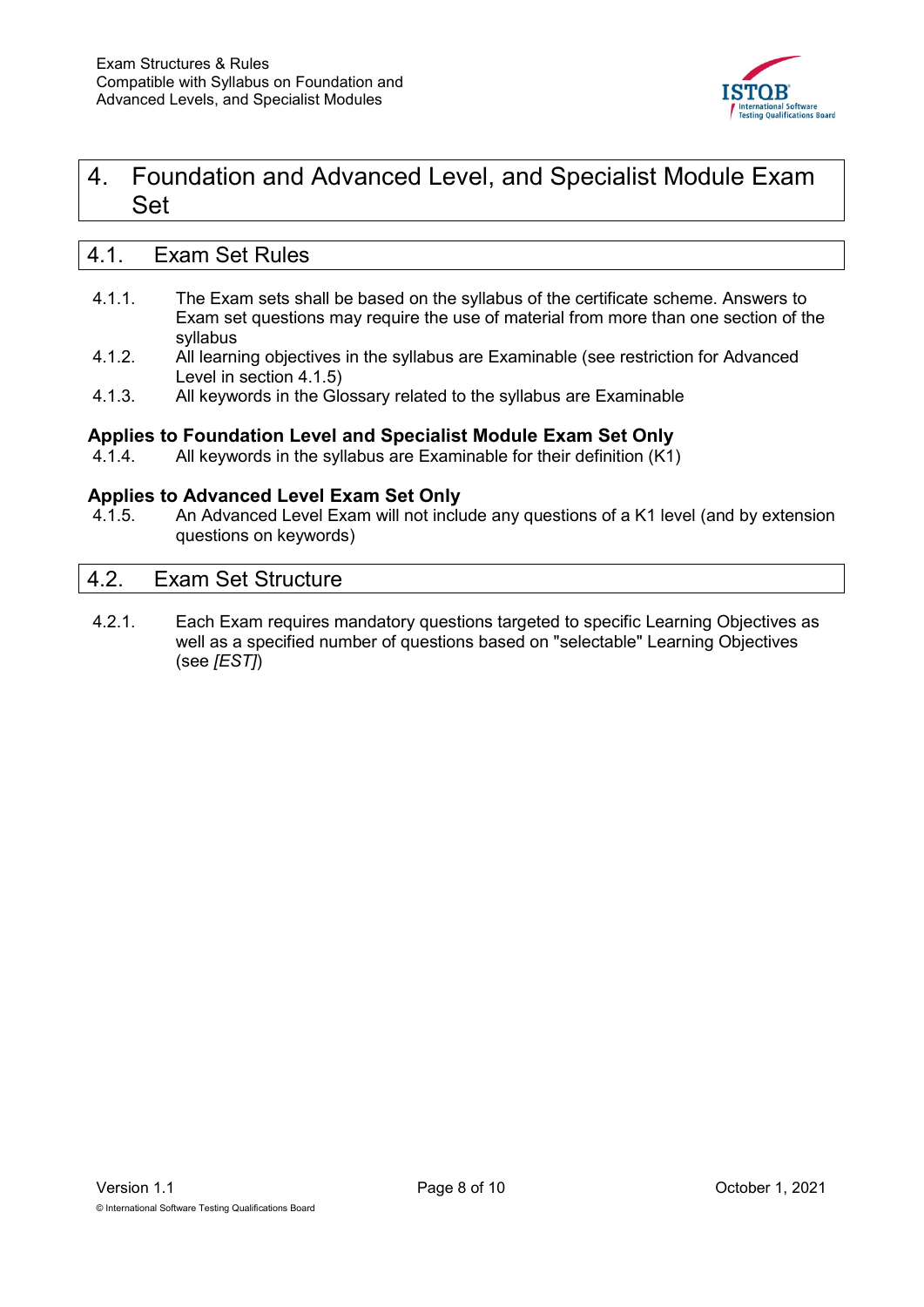

# <span id="page-8-0"></span>5. Foundation and Advanced Level, and Specialist Module **Structure**

#### <span id="page-8-1"></span>5.1. Structure Rules

For an Exam derived from an existing syllabus, the exact number of questions an Exam shall comprise of can be found in *[EST]* Overview table

- 5.1.1. An Exam shall consist of a minimum of 40 questions
- 5.1.2. Each Foundation and Advanced Level, and Specialist Module Exam set shall comprise a set of multiple-choice questions, as defined in section [4.1](#page-7-1) (of this document), for that specific syllabus. The level of coverage and distribution of questions based on the Learning Objectives, their K-levels, and their level of importance as evaluated by the ISTQB® and details on the structure for each Exam set module are provided in *[EST]*

#### <span id="page-8-2"></span>5.2. Point Values of Exam Questions

#### **Applies to Foundation Level Exam Set Only**

5.2.1. Each question is worth exactly ONE point

#### **Applies to Advanced Level and Specialist Module Exam Set Only**

5.2.2. The points available for a question should reflect the difficulty of the question. A K2 question is to be allocated 1 point. In general, a K3 question should be allocated 2 points and a K4 question should be allocated 3 points. However, K3 questions may be set at 1, 2, or 3 points, and K4 questions may be set at 2 or 3 points at the discretion of the question author

#### <span id="page-8-3"></span>5.3. Passing Score

For an Exam derived from an existing syllabus, the exact number of points an Exam taker may earn can be found in *[EST]* Overview table.

5.3.1. A score of at least 65% is required to pass *Example: An Exam has a maximum of 102 points, 65% equals 66,3 points, meaning that Exam takers will need 67 points in order to pass the Exam*

#### <span id="page-8-4"></span>5.4. Question Target

- 5.4.1. All questions shall assess at least one Learning Objective from the syllabus under Examination. Questions may include supporting material at the K1 level from the rest of the syllabus
- 5.4.2. Where questions address more than one LO, then the question should primarily address the highest K-level LO